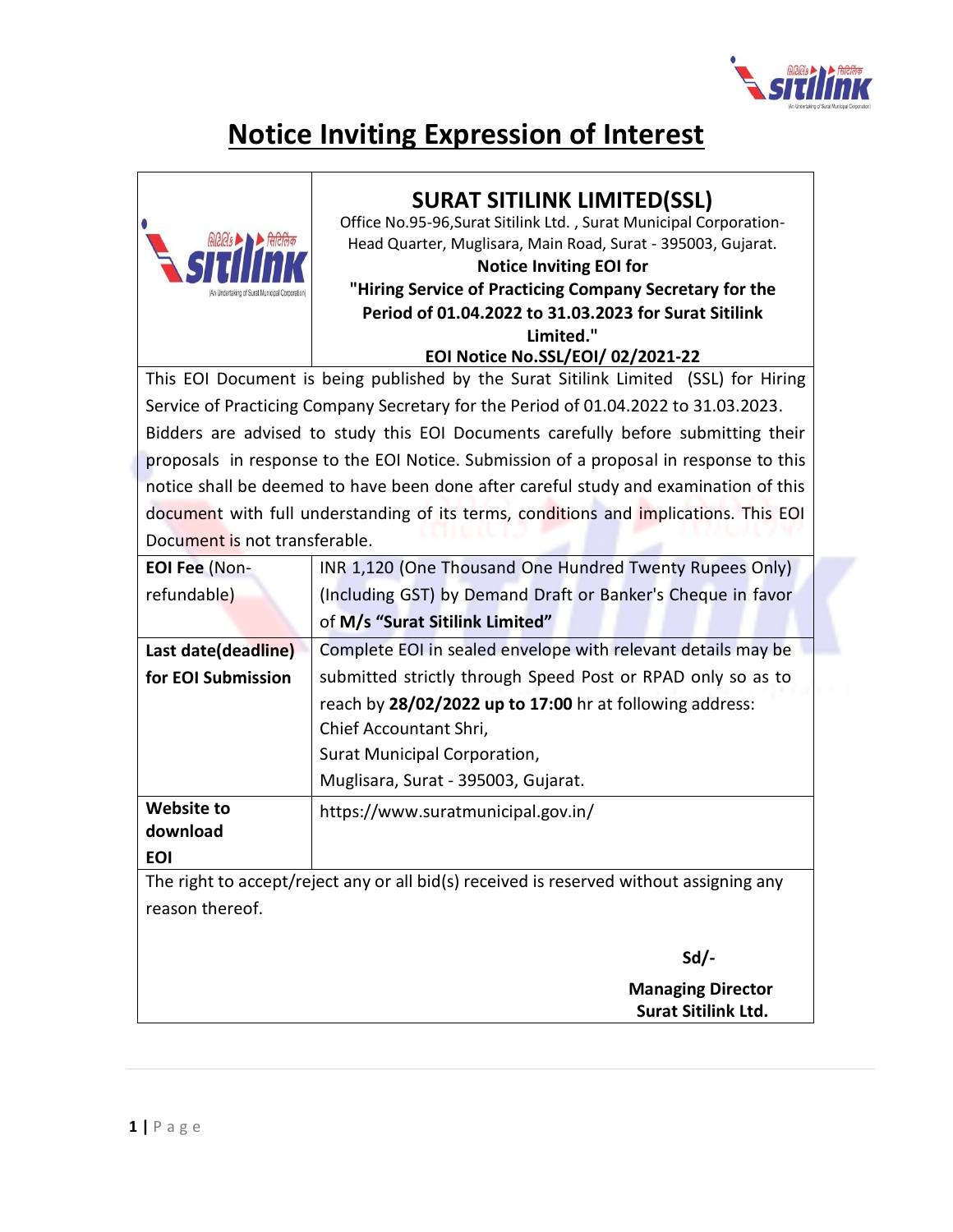

# Issued by Surat Sitilink Limited(SSL)

# Table of Contents

| 1.1 About Surat Municipal Corporation<br>1.2 About Surat Sitilink Ltd(SSL) |           |
|----------------------------------------------------------------------------|-----------|
|                                                                            | $^{(14)}$ |
|                                                                            | 06        |
| 4. Financial Bid                                                           | O8        |
| <b>Cover</b>                                                               |           |

EOI Fees (Cover 1)

### **Cover 2**

- 1.Technical Eligibility. (Cover 2)
- 2. Scope of work (Cover 2)

### **Cover 3**

3.Financial BID. (Cover 3)

### \*Note:-

-All Bid documents are signed affixing stamp by the authorized signatory. -All envelope should be properly sealed and super scribed with EOI No.

and Name of Work and Cover Number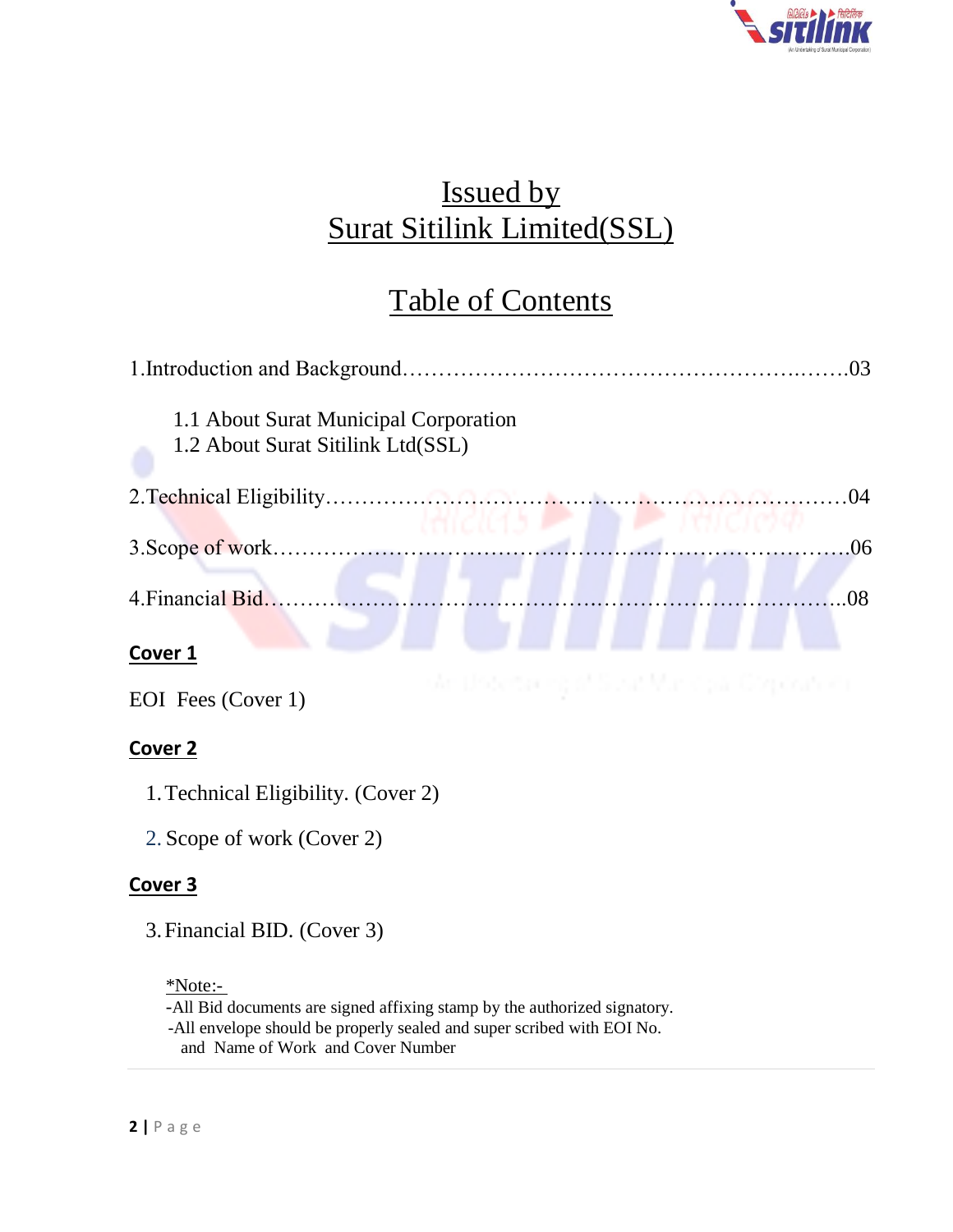

## **1. Introduction and Background**

### **1.1 About Surat Municipal Corporation**

The Surat Municipal Corporation (SMC) has responded to the challengers of fastest population growth and high speed economic development by adopting the best urban management practices. The administration of SMC with the help of the people and elected members of the city has transformed Surat to one of the cleanest cities of India. SMC has taken all necessary steps to make the city a better place to live all amenities. SMC has taken up many path breaking initiatives and these efforts have been acknowledged at national and international level.

### **1.2 About Surat Sitilink Ltd.(SSL)**

Surat Municipal Corporation has formed a separate Special Purpose Vehicle(SPV) as Surat Sitilink Ltd.(SSL) for the implementation of projects for public transportation for the city of Surat and their citizens. This SPV shall carry end to end responsibility for bus operations.

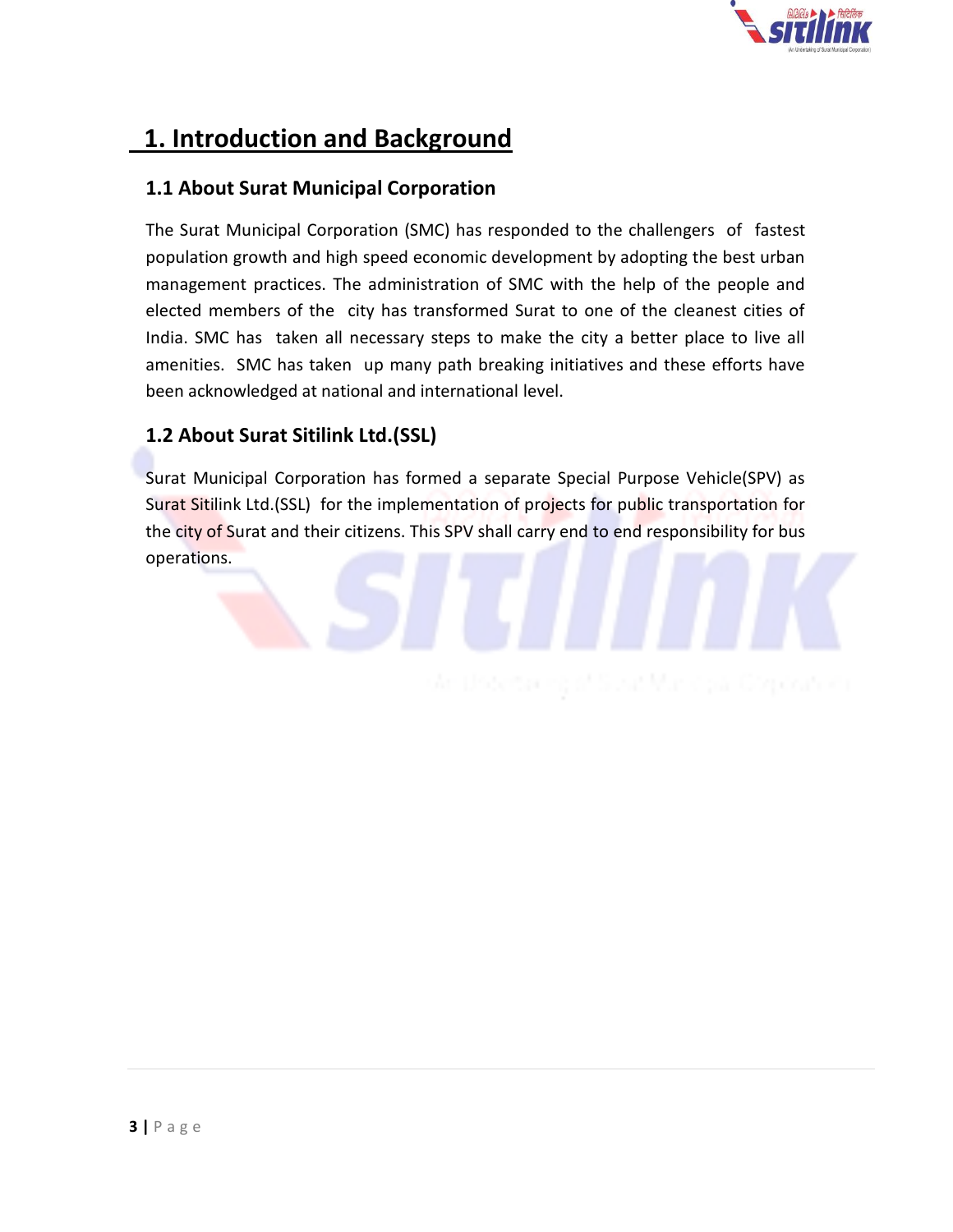

# **2. Technical Eligibility**

**COVER 2**

| <b>Criteria</b>                                                                                                                                                                         | Compliance<br>(strike off which is not necessary)                                                                       |
|-----------------------------------------------------------------------------------------------------------------------------------------------------------------------------------------|-------------------------------------------------------------------------------------------------------------------------|
| 1. The Applicant should have minimum 05<br>years of experience as full time<br>practicing Company Secretary.                                                                            | Yes / No<br>(If yes, please provide evidence to support<br>in Cover 2)                                                  |
| 2. The Applicant should be registered<br>with<br>the<br>Institute<br>of<br>Company<br>certificate of Practice.                                                                          | Yes / No<br>Secretaries of India(ICSI) having a valid $\left $ (If yes, evidences supporting appointment in<br>Cover 2) |
| 3. The Applicant should have a minimum<br>Average Annual Gross Receipts of Rs.04<br>Lakh from practice, during the last<br>three financial years i.e. 2018-19, 2019-<br>20 and 2020-21. | Yes / No<br>(If yes, evidences supporting appointment<br>in Cover 2)                                                    |
| 4. The Applicant Head Office placed<br>should be located in Surat only and<br>need to submit proofs for the same.                                                                       | Yes / No<br>(If yes, please provide evidence to<br>support in Cover 2)                                                  |
| 5. The Applicant should have valid Goods<br>and Service Tax Registration Certificate.                                                                                                   | Yes / No<br>(If yes, please provide evidence to<br>support in Cover 2)                                                  |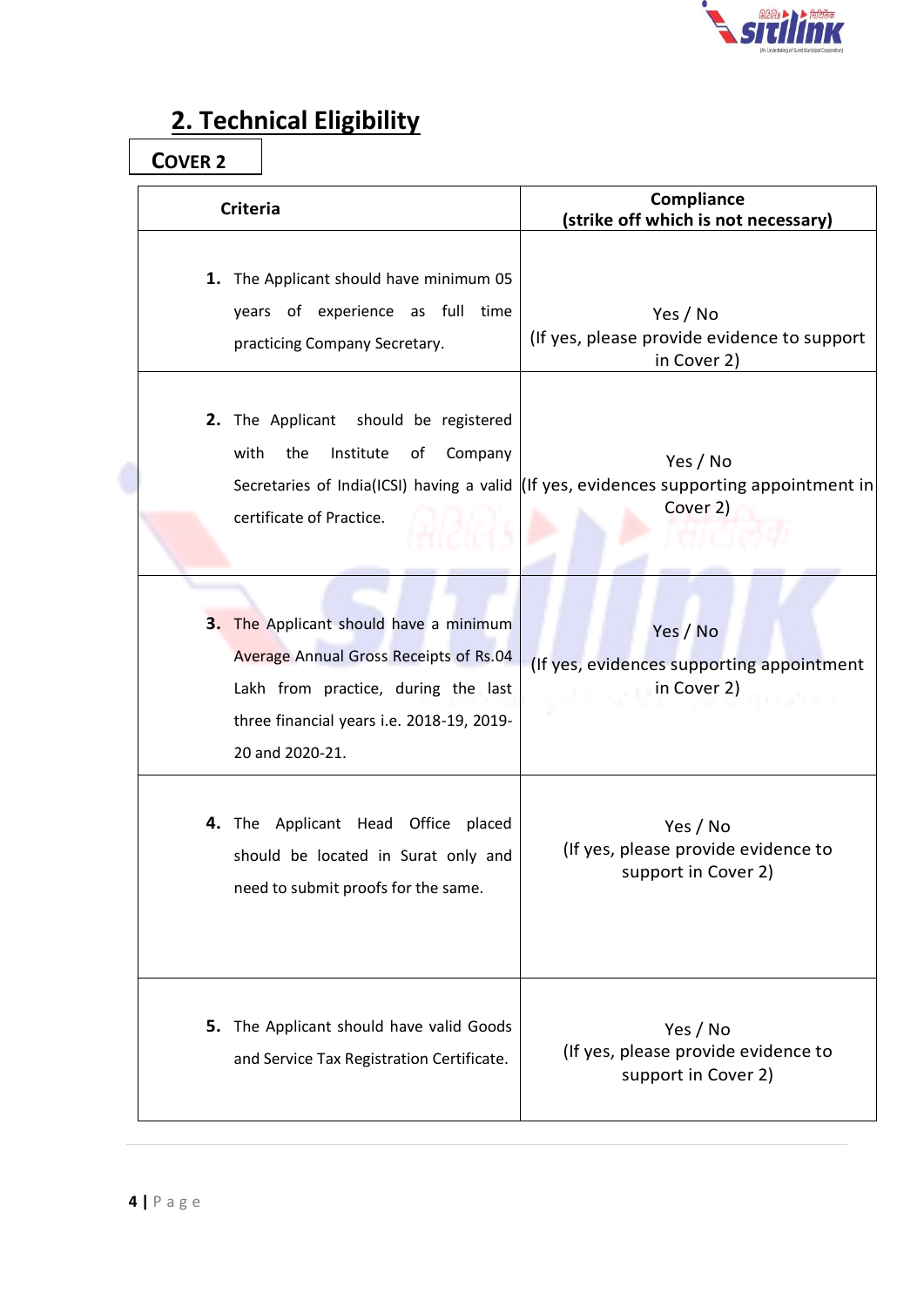

|    | 6. The Applicant should have served/ is      | Yes / No                                                                              |
|----|----------------------------------------------|---------------------------------------------------------------------------------------|
|    | servicing at least 3 any Scheduled           | (If yes, provide copy of certificate issued<br>by competent authority wherever        |
|    | Commercial<br>Bank/Public<br>Sector          | applicable in Cover 2)                                                                |
|    | Undertaking/<br>Central<br>State<br>or       |                                                                                       |
|    | Government or their subsidiaries             |                                                                                       |
|    |                                              |                                                                                       |
|    | Company /agency / department /               |                                                                                       |
|    | <b>Statutory Authority</b>                   |                                                                                       |
| 7. | The Applicant must have experience           | Yes / No                                                                              |
|    | of certification of various forms and        | (If yes, please provide evidence to support<br>in Cover 2)                            |
|    | Annual Filing in XBRL of any Public          |                                                                                       |
|    | Company/<br>Government                       |                                                                                       |
|    | Company/SPV formed by local bodies           |                                                                                       |
|    | of at least 01(One year).                    |                                                                                       |
|    |                                              |                                                                                       |
| 8. | The Applicant should never have been         | Whether Applicant is banned or                                                        |
|    | barred/blacklisted for<br>breach<br>of -     | blacklisted or temporarily forbidden from                                             |
|    |                                              | applying for tenders for any type of audit<br>by PSU/local authority / Govt. Company? |
|    | Contract/Professional misconduct by          |                                                                                       |
|    | Scheduled<br>Commercial<br>any               | Yes /No                                                                               |
|    | <b>Bank/Public</b><br>Sector<br>Undertaking/ | (undertaking in this regard to be provided<br>in Cover 2)                             |
|    | State or Central Government or their         | Mar si pa lluizgerati en                                                              |
|    | subsidiariesCompany/agency/depart            |                                                                                       |
|    | ment/ Statutory Authority / Regulator        |                                                                                       |
|    | $/$ ICSI                                     |                                                                                       |
|    |                                              |                                                                                       |

We state that the above information is true based on our records, as well as

"Cover2" that gives details of evidence to support.

For

Company Secretary

(Name)

| Membership No. |  |
|----------------|--|
|----------------|--|

COP:\_\_\_\_\_\_\_\_\_\_\_\_\_\_\_\_\_\_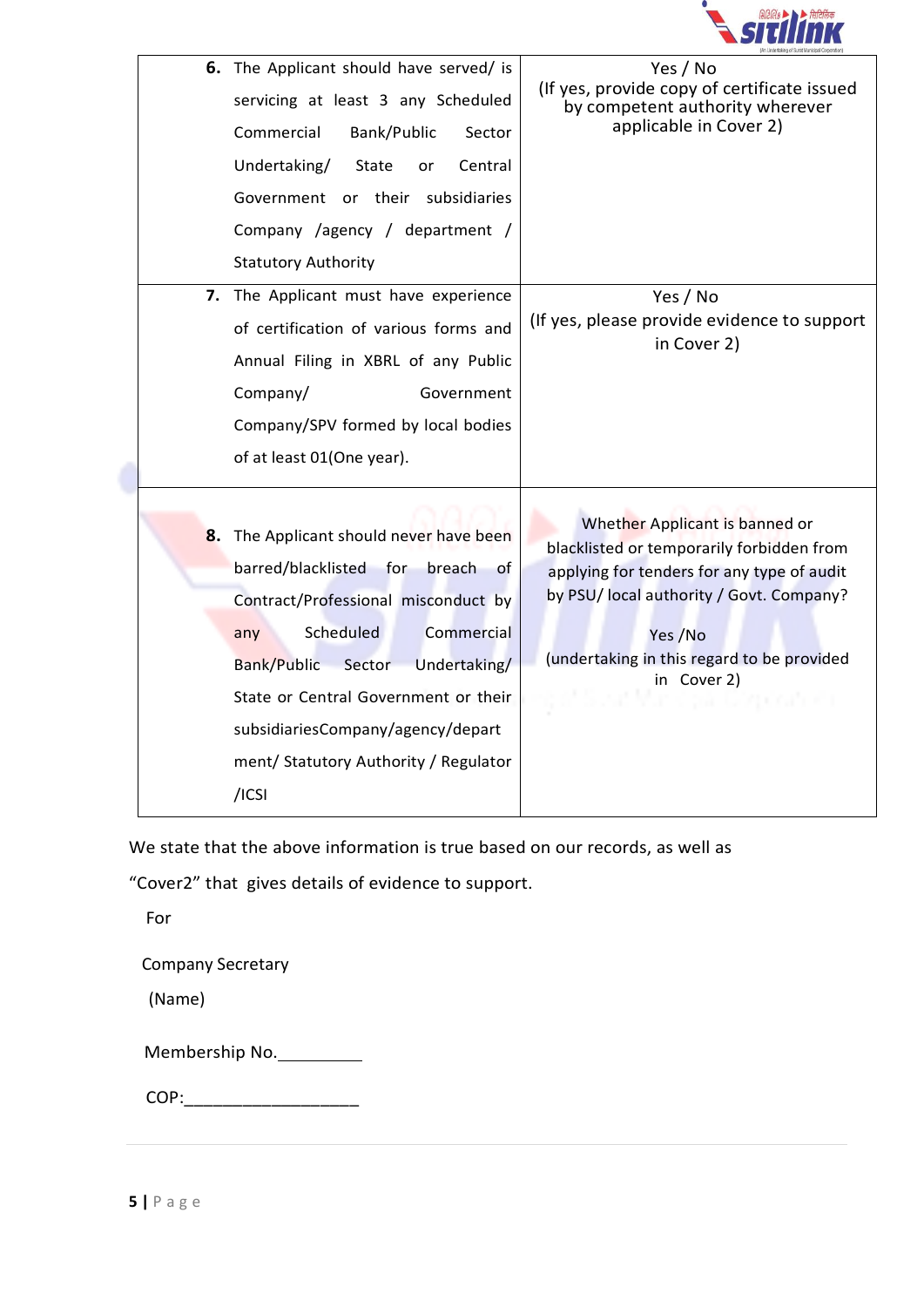

### **3. Scope of work**

#### **COVER 2**

The Company Secretary is primarily responsible for all statutory compliances of Surat Sitilink Limited. (SSL). The broad roles and responsibilities of the Company Secretary shall cover but are not limited to the following activities:

- 1. Ensure compliance of the provisions of Companies Law and rules made thereunder and other statutes and bye-laws of the company.
- 2. Ensure that business of the company is conducted in accordance with its objects as contained in its memorandum of association.
- 3. Ensure that affairs of the company are managed in accordance with its objects contained in the articles of association and the provisions of the Companies Law.
- 4. Certification/Verification and Filing of Forms/Returns like various resolutions on prescribed form (MCA/RoC), MGT-7, MGT-8, DIR-12, AOC-4,MSME return etc.
- 5. Maintain and update Statutory records like Minutes Book, Register of Members, Register of Directors, Register of Director share holding, Register of Contract, Register of charges, Register of Attendance of all statutory meetings etc.(excluding fixed assets register), Registration for director identification number, share transfer process, etc.
- 6. Any other forms as applicable under the companies Act, 2013.
- 7. To prepare Notices for Meeting of Directors and Shareholder's of the Company.
- 8. Co-ordination with SSL staff regarding draft approval of agenda, minutes and other documents if any.
- 9. Drafting Resolutions of all the meetings of the company.
- 10. To provide advisory services regarding the Companies Act, 2013.
- 11. Ensure that SSL Complies with the Company Act, 2013.
- 12. Any other task that may be assigned from time to time by the authority.
- 13. Opinion of any Company Law related matter as and when required.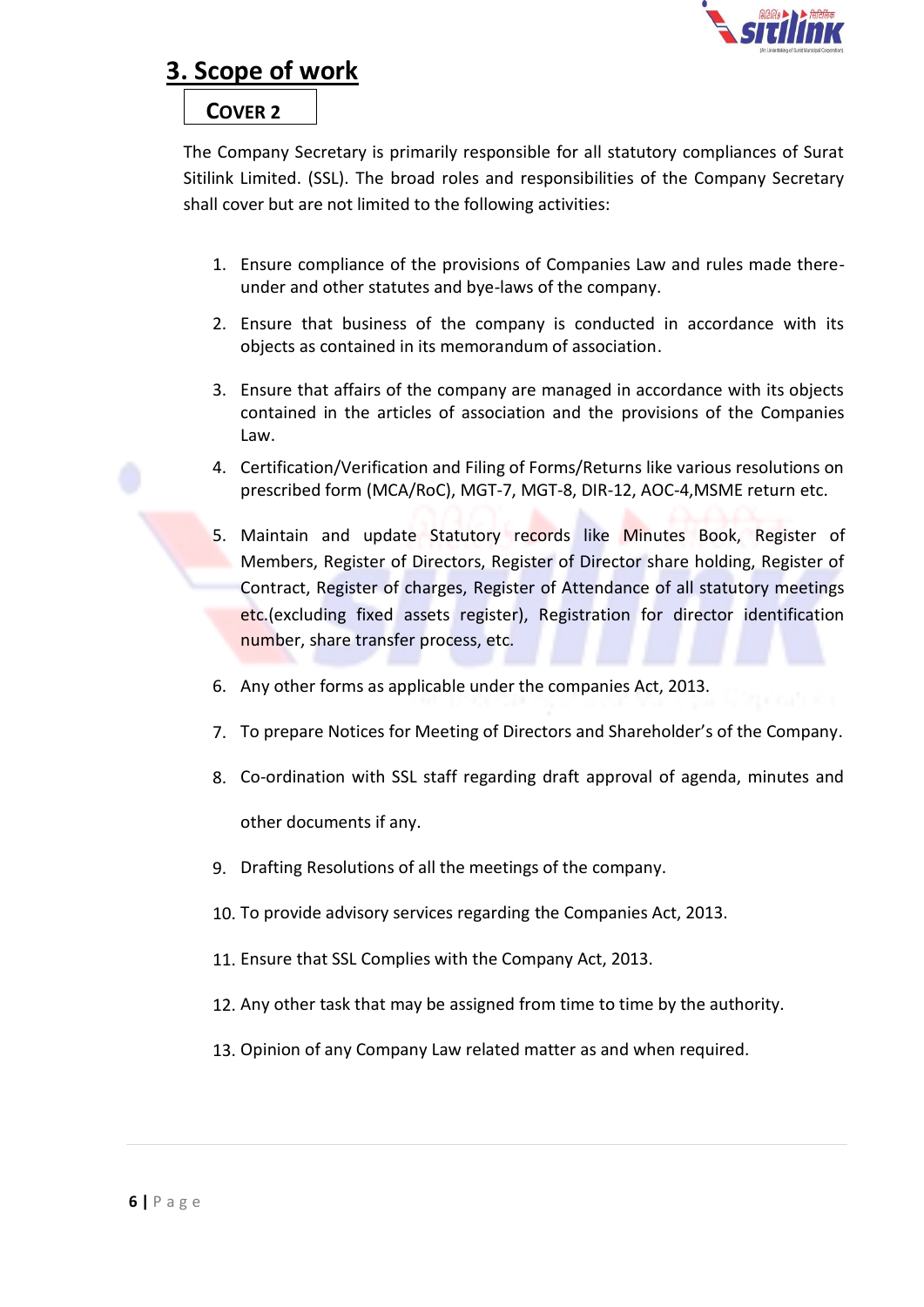

- 14. In case, the revenue exceeds Rs.100 Crore for the financial year 2022-23 than for XBRL Annual filling, a professional fee of Rs.10,000/- plus GST extra be paid by Surat Sitilink Ltd. for the year 2022-23.
- 15. Contract Period
- a. Offer is invited for the period of 01.04.2022 to 31.03.2023.

b. Surat Sitilink Limited issue work order for one year on first instant and then further extension & service charges escalation both will be decided by SSL'S Authority after satisfactional completion of one year.

We agree to the above scope of work and comprehensive financial bid in form of proposed Fees stated in Cover2.

| For                      |                                  |
|--------------------------|----------------------------------|
| <b>Company Secretary</b> |                                  |
|                          |                                  |
| Membership No.           |                                  |
| COP:                     |                                  |
|                          |                                  |
|                          |                                  |
|                          | the common com-<br>and the first |